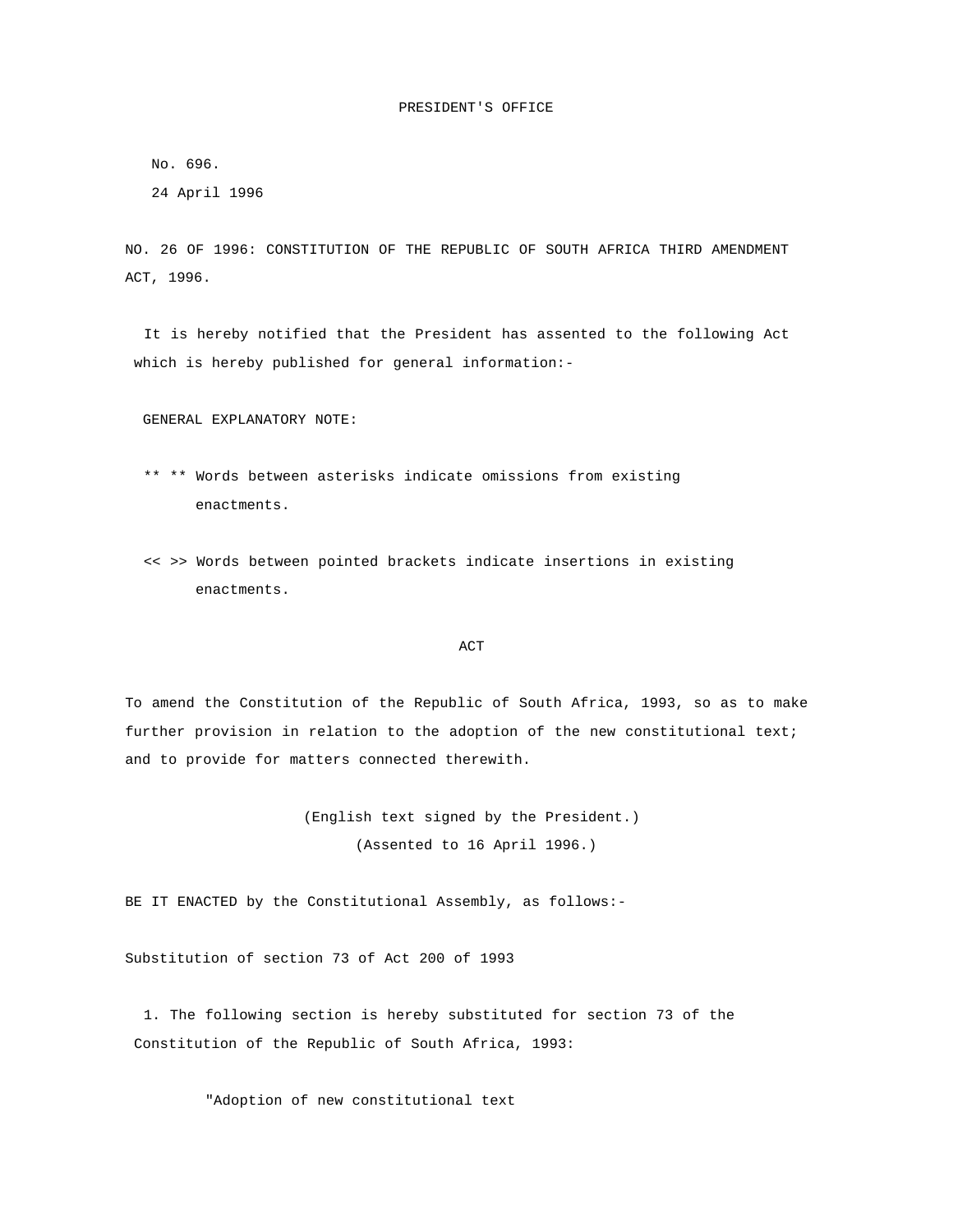73. (1) The Constitutional Assembly shall pass the new constitutional text within two years as from the date of the first sitting of the National Assembly under this Constitution.

 (2) For the passing of the new constitutional text by the Constitutional Assembly, a majority of at least two-thirds of all the members of the Constitutional Assembly shall be required: Provided that provisions of such text relating to the boundaries, powers and functions of provinces shall not be considered passed by the Constitutional Assembly unless approved also by a majority of two-thirds of all the members of the Senate.

 (3) If the Constitutional Assembly fails to pass a proposed draft of the new constitutional text in accordance with \*\*subsection  $(2)$ \*\*, <<subsections (1) and (2)>>, but such draft is supported by a majority of all its members, such proposed draft shall be referred by the Chairperson to the panel of constitutional experts referred to in section 72(2) for its advice, to be given within 30 days of such referral, on amendments to the proposed draft, within the framework of the Constitutional Principles, which might secure the support required in terms of subsection (2).

 (4) An amended draft text unanimously recommended by the panel of constitutional experts and submitted to the Constitutional Assembly within the said period of 30 days, shall be considered by the Constitutional Assembly, and \*\*if passed in accordance with subsection (2), it shall become the Constitution of the Republic of South Africa\*\* <<be voted on within 14 days of the date on which it was submitted to the Constitutional Assembly, and may be passed in terms of subsection  $(2)$ . >>

 (5) Should the panel of constitutional experts fail to submit within the said period of 30 days to the Constitutional Assembly an amended draft text which is unanimously recommended by the panel, or should such an amended draft text not be passed by the Constitutional Assembly in accordance with subsection (2), any proposed draft text before the Constitutional Assembly may be approved by it by resolution of a majority of its members for the purposes of subsection (6) <<within 14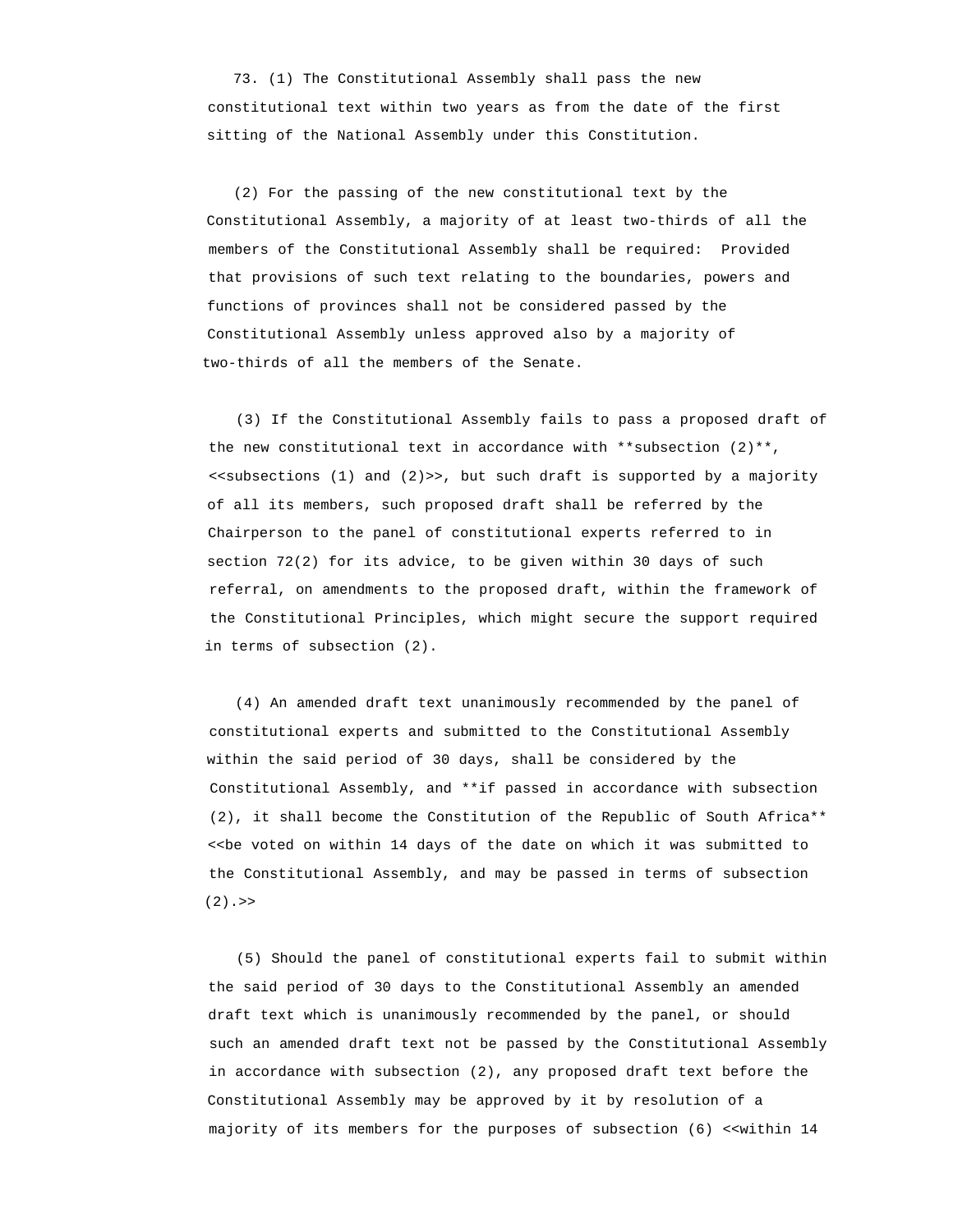days of the date of submission of the amended draft text by the panel or, if no amended draft text is submitted by the panel, within 44 days after the date of referral of the draft to the panel in terms of subsection (3).>>

 (6) A text approved under subsection (5) shall, after it has been certified by the Constitutional Court in terms of section 71(2), be referred by the President for a decision by the electorate by way of a national referendum, <<which shall be called within 14 days after certification by the Constitutional Court, and which shall be held within 90 days of the date on which the referendum is called.>>

 (7) The question put before the electorate in the referendum shall be the acceptance or rejection of the text approved under subsection (5).

 (8) The text presented to the electorate in the referendum shall, if approved by a majority of at least 60 per cent of the votes cast in the referendum and subject to subsection (13), become the Constitution of the Republic of South Africa.

 (9) If the relevant text, <<or any amended text, taking into account the reasons of the Constitutional Court, is not supported or approved in terms of subsection (3) or (5), or>> is not approved in the referendum, in accordance with subsection (8) \*\*or if a new constitutional text is not passed in terms of this Chapter within the period of two years referred to in subsection (1)\*\*, the President shall dissolve Parliament by proclamation in the Gazette within 14 days after <<the date>> of the referendum \*\*or the expiry of the said period\*\* <<or after the date on which the relevant text was not supported or approved in terms of subsection (3) or (5)>>, whereupon an election contemplated in section 39(1)(a) shall be held.

 (10) The Constitutional Assembly as constituted after such an election, shall pass the new constitutional text within a period of one year as from the date of its first sitting after such election.

(11) For the passing of the new constitutional text referred to in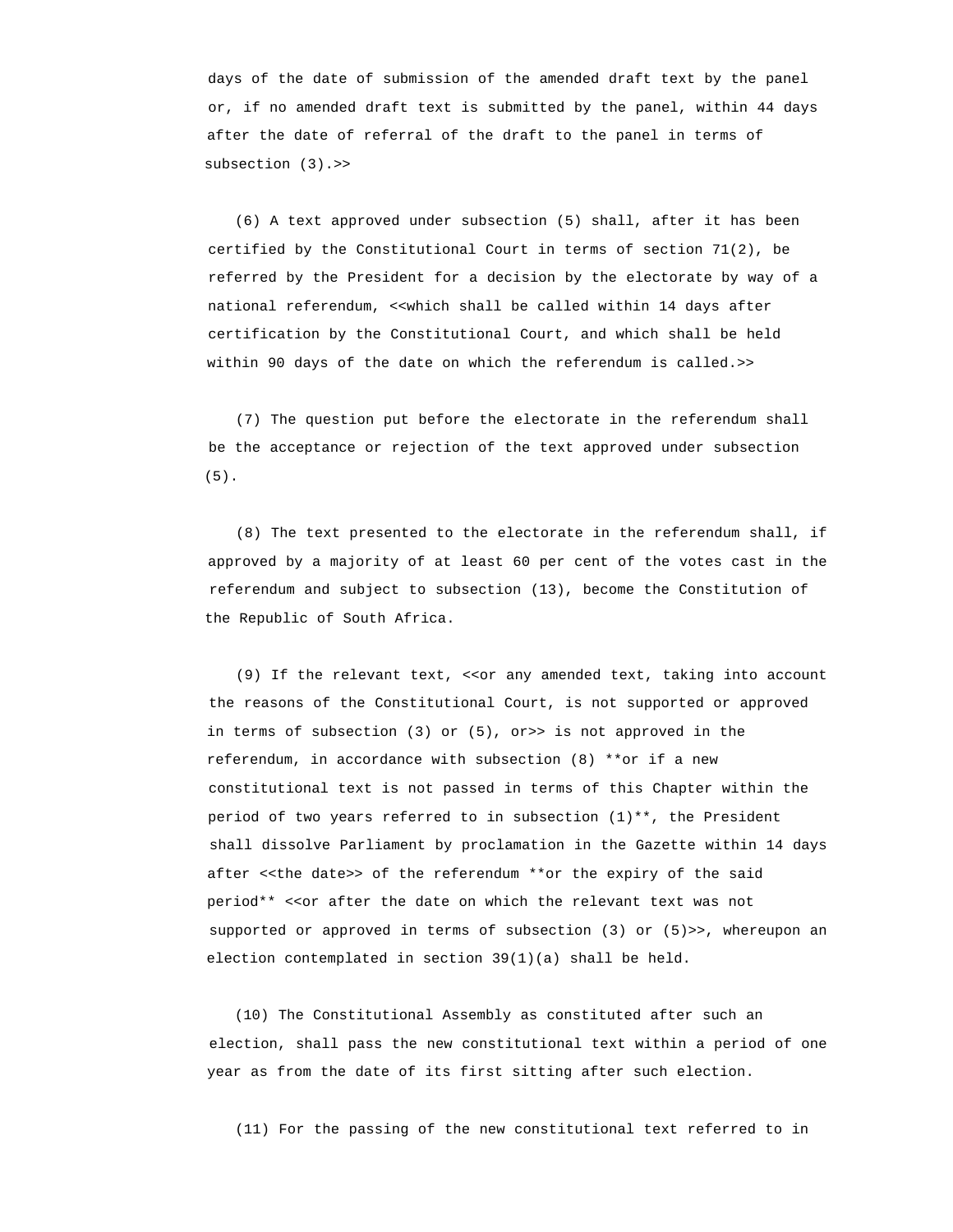subsection (10) by the Constitutional Assembly, a majority of at least 60 per cent of all the members of the Constitutional Assembly shall be required: Provided that provisions of such text relating to the boundaries, powers and functions of provinces shall not be considered passed by the Constitutional Assembly unless approved also by a majority of at least 60 per cent of all the members of the Senate.

 (12) The provisions of subsections (3) to (9) of this section and the other sections of this Chapter shall apply mutatis mutandis in respect of the Constitutional Assembly referred to in subsection (10) of this section.

 (13) A new constitutional text adopted in terms of this Chapter shall be assented to by the President and shall upon its promulgation be the Constitution of the Republic of South Africa.".

Insertion of section 73A in Act 200 of 1993

 2. The following section is hereby inserted after section 73 of the Constitution of the Republic of South Africa, 1993:

"Procedure in event of non-certification

 <<73A. (1) If the Constitutional Court finds that a draft of the new constitutional text passed by the Constitutional Assembly in accordance with section 73(2) or approved by it in accordance with section 73(5), does not comply with the Constitutional Principles, the Constitutional Court shall refer the draft text back to the Constitutional Assembly together with the reasons for its finding.

 (2) The Constitutional Assembly shall within three months of the date of such referral pass an amended text in accordance with section 73(2) or approve an amended text in accordance with section 73(5), as the case may be, taking into account the reasons of the Constitutional Court.

 (3) The amended text shall be referred to the Constitutional Court for certification in terms of section 71, whereupon the provisions of